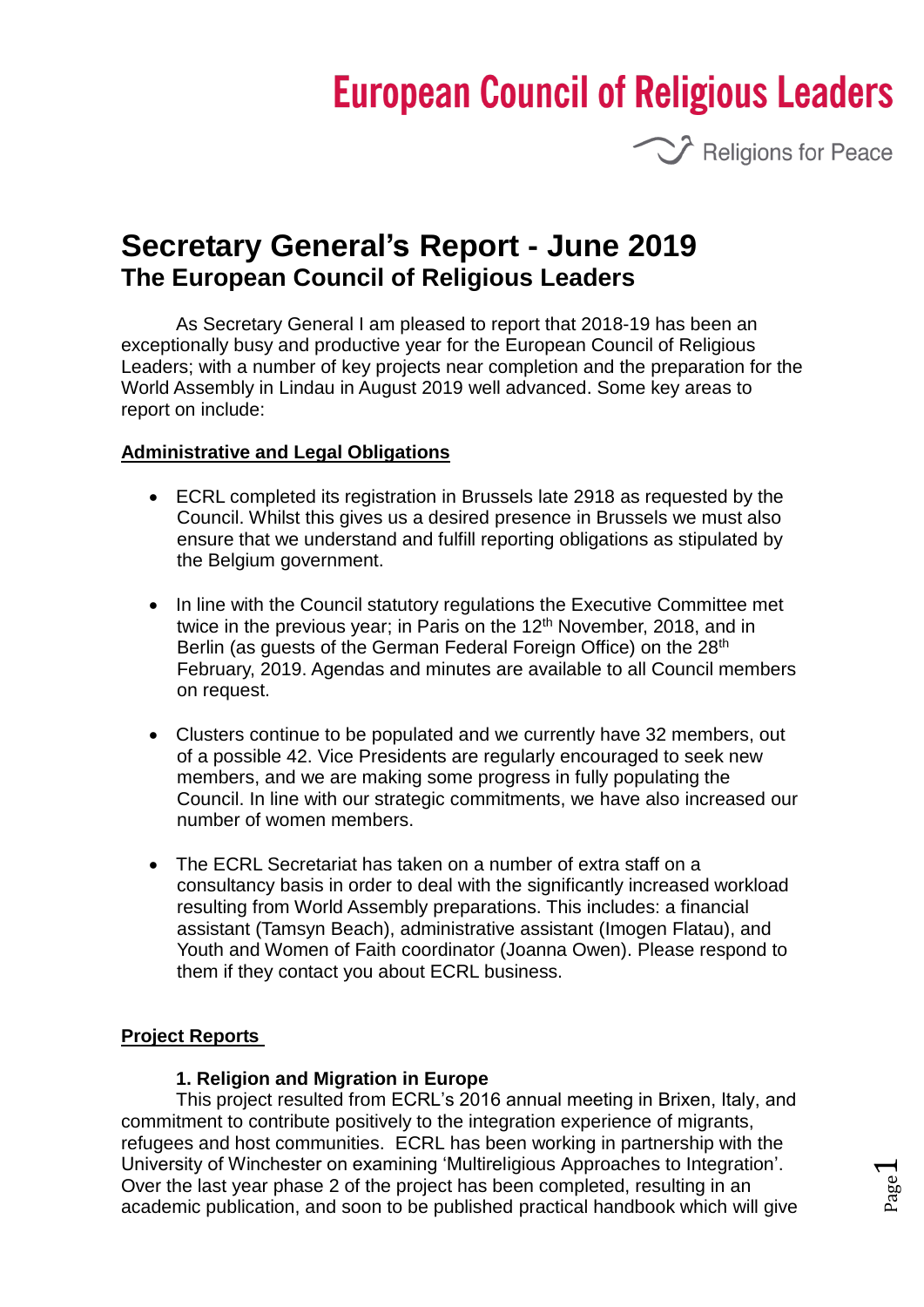advice to organisations and communities about the benefits of multireligious engagement on integration. Two roundtable discussions on the subject are also being organised in the UK and Germany; and ECRL members will be kept informed.

# **2. Religion and State Constitutions**

The International Institute for Democracy and Electoral Assistance (IDEA) approached the European Council of Religious Leaders ECRL in 2017 with the view to carrying out a project that examines which political and constitutional models are seen most favourably by religious communities and best help prevent contradictions and tensions between politics, law and freedom of religious practice and belief. As a result ECRL agreed to be a full partner in the 'Religious Perspectives on Constitutional Values Programme'. Over the last year researchers have been collecting data from ECRL members and other senior religious leaders on Freedom of Religious Belief and constitutional models. A draft report has now been submitted to IIDEA and we await their feedback.

# **3. Religions in Action**

Religions in Action is an innovative, interactive online platform which can be used by religious organizations and faith groups from all communities to showcase positive and successful examples of multireligious collaboration and peacebuilding projects within Europe. The website is modelled around the four key themes which will inform the RfP World Assembly:

- Transforming Conflict
- Promoting Just and Harmonious Societies
- Advancing Sustainable, Integral Human Development
- Protecting the Earth

The website is currently being populated, and can be visited at: [http://religion-in-action.eu](http://religion-in-action.eu/)

# **4. MENA /ECRL Partnership on Migration**

In December 2018 in Abu Dhabi 30 senior leaders of different faith communities from MENA and EU countries, together with experts on migration, held two days of intensive conversation about mass migration in MENA and its impact in EU regions. Organised jointly by the Forum for Promoting Peace in Muslim Societies and the European Council of Religious Leaders they explored the distinctive and crucial role religious leaders can play in addressing the practical and spiritual needs of migrants and sharing understanding of its causes and effects in both regions. They focussed especially on how to establish greater cooperation between religious leaders in both regions. Migration creates major though different problems in each region and it was agreed that there is a need for robust dialogue between the regions about these challenges. Participants unanimously agreed to set up an interim working group to develop proposals for how inter-regional religious collaboration can be advanced, and ECRL will play a lead in this post World Assembly.

# **5. World Assembly Preparation – Women and Youth**